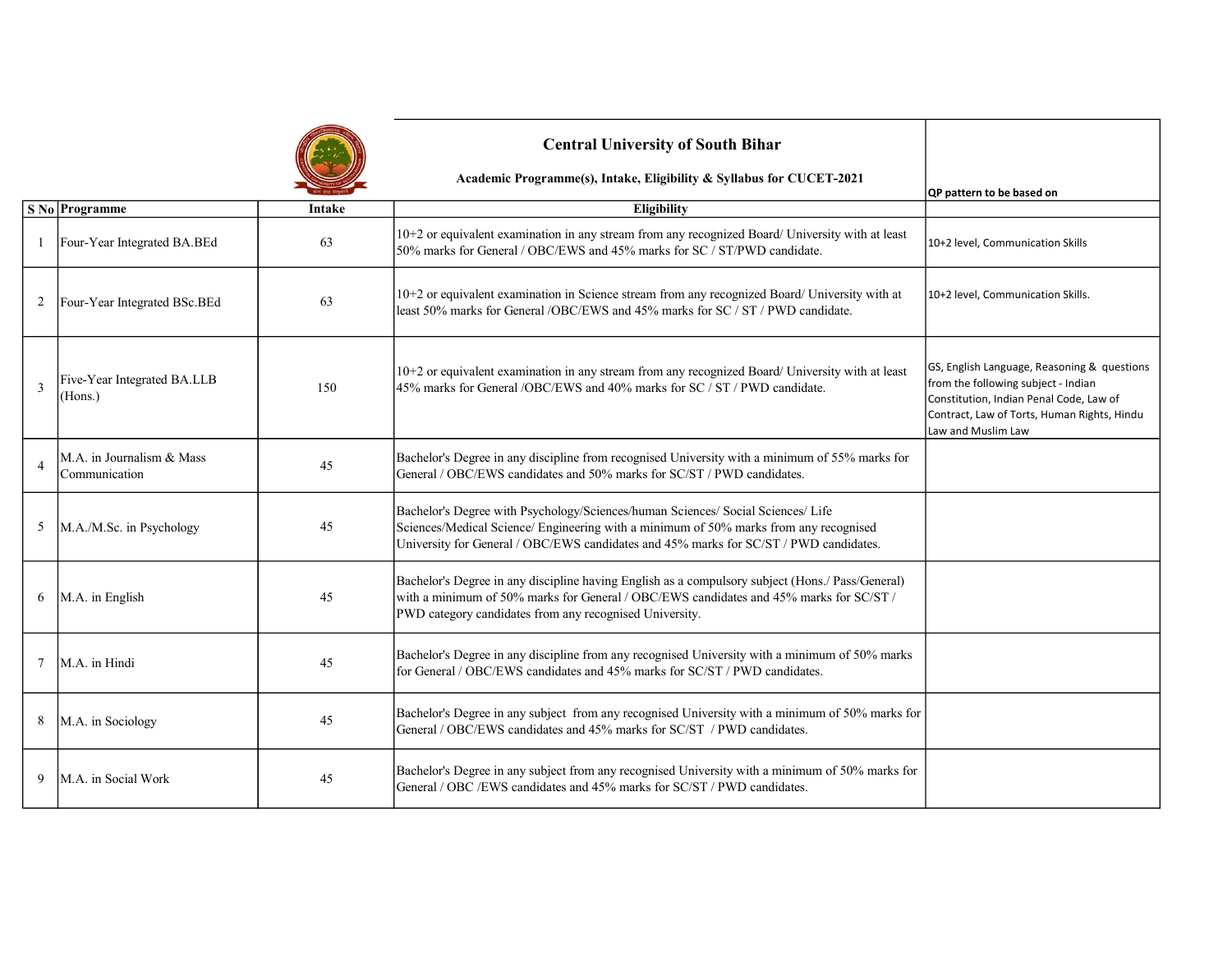| 10 | M.A. in Development Studies                            | 45 | Bachelor's Degree in any discipline with a minimum of 50% marks for General / OBC/EWS<br>candidates and 45% marks for SC/ST / PWD candidates from any recognised University.                                                                                                                                                                                                                                                                                                                | Planning and basic statistics, Indian Economy,<br>Basic concepts in economics and current<br>economic affairs, Indian Society, Current social<br>issues and basic concepts in sociology,<br>Research aptitude and various types of<br>research, Freedom movement and social<br>movements, Fundamental rights, Directive<br>Principles of state policy and Fundamental<br>duties, Basic ideas of Karl Marx, Max Weber,<br>M.K. Gandhi and B.R. Ambedkar, Environment<br>and climate change, Millennium Development<br>goals, Sustainable Development, Human rights,<br>Policy and development programmes,<br>Population, Ageing, Demography and<br>Demographic indicators, Human Development,<br>Development programme, ICDS and<br>Development, Indian politics |
|----|--------------------------------------------------------|----|---------------------------------------------------------------------------------------------------------------------------------------------------------------------------------------------------------------------------------------------------------------------------------------------------------------------------------------------------------------------------------------------------------------------------------------------------------------------------------------------|-----------------------------------------------------------------------------------------------------------------------------------------------------------------------------------------------------------------------------------------------------------------------------------------------------------------------------------------------------------------------------------------------------------------------------------------------------------------------------------------------------------------------------------------------------------------------------------------------------------------------------------------------------------------------------------------------------------------------------------------------------------------|
| 11 | M.A. in Political Science &<br>International Relations | 45 | Bachelor's Degree in any discipline from any recognised University with a minimum of 50% marks<br>for General / OBC/EWS candidates and 45% marks for SC/ST / PWD candidates.                                                                                                                                                                                                                                                                                                                |                                                                                                                                                                                                                                                                                                                                                                                                                                                                                                                                                                                                                                                                                                                                                                 |
| 12 | M.A. in Economics                                      | 45 | Bachelor's Degree from a recognised university having Economics/Commerce/Statistics/<br>Mathematics as a subject (Hons./General) with a minimum of 45% marks for General / OBC/EWS<br>candidates and 40% marks for SC/ST / PWD candidates.                                                                                                                                                                                                                                                  |                                                                                                                                                                                                                                                                                                                                                                                                                                                                                                                                                                                                                                                                                                                                                                 |
| 13 | M.A. in History                                        | 45 | Bachelor's Degree in any discipline from recognized university with minimum of 50% marks for<br>General / OBC / EWS candidates and 45% marks for SC/ ST / PWD candidates.                                                                                                                                                                                                                                                                                                                   |                                                                                                                                                                                                                                                                                                                                                                                                                                                                                                                                                                                                                                                                                                                                                                 |
| 14 | M.Sc. in Biotechnology                                 | 45 | Bachelor's degree in Biotechnology or any branch of Biological Science (Microbiology/<br>Biochemistry/ Bioscience/ Environmental Science/ Biomedical etc.) or B.Sc. (Hons) in<br>Zoology/Botany/Chemistry or B.Sc. / Integrated B.Sc. B.Ed. of three year duration with any of the<br>two subject among Zoology, Botany & Chemistry in 3rd year with a minimum of 55% marks for<br>General / OBC/EWS candidates and 50% marks for SC/ST / PWD candidates from any recognised<br>University. | Undergraduate (UG) syllabus of<br>Biotechnology, Life Science, Microbiology,<br>Biochemistry, Bioscience, Environmental<br>Science and any branch of Life Science as<br>prescribed by UGC.                                                                                                                                                                                                                                                                                                                                                                                                                                                                                                                                                                      |
| 15 | M.Sc. in Bioinformatics                                | 45 | Bachelor's degree in Biological Sciences / Agricultural Science / Pharmaceutical Science/Veterinary<br>Science/ Medical Science / Mathematics/ Physics/Chemistry/Computer Science/Information<br>Technology or Integrated B.Sc. B.Ed. with 55% marks for General/OBC /EWS candidates and 50%<br>marks for SC/ST / PWD candidates from any recognised University.                                                                                                                            |                                                                                                                                                                                                                                                                                                                                                                                                                                                                                                                                                                                                                                                                                                                                                                 |
| 16 | M.Sc. in Life Science                                  | 45 | Bachelor's degree in any branch of Biological Sciences (Botany/Zoology/Microbiology/<br>Biochemistry/ Bioscience/ Biotechnology/ Environmental Science/ Agricultural Science/ Biomedical)<br>or Integrated B.Sc B.Ed. with a minimum of 55 % marks for General/OBC/EWS candidates and<br>50% marks for SC/ST / PWD candidates.                                                                                                                                                              |                                                                                                                                                                                                                                                                                                                                                                                                                                                                                                                                                                                                                                                                                                                                                                 |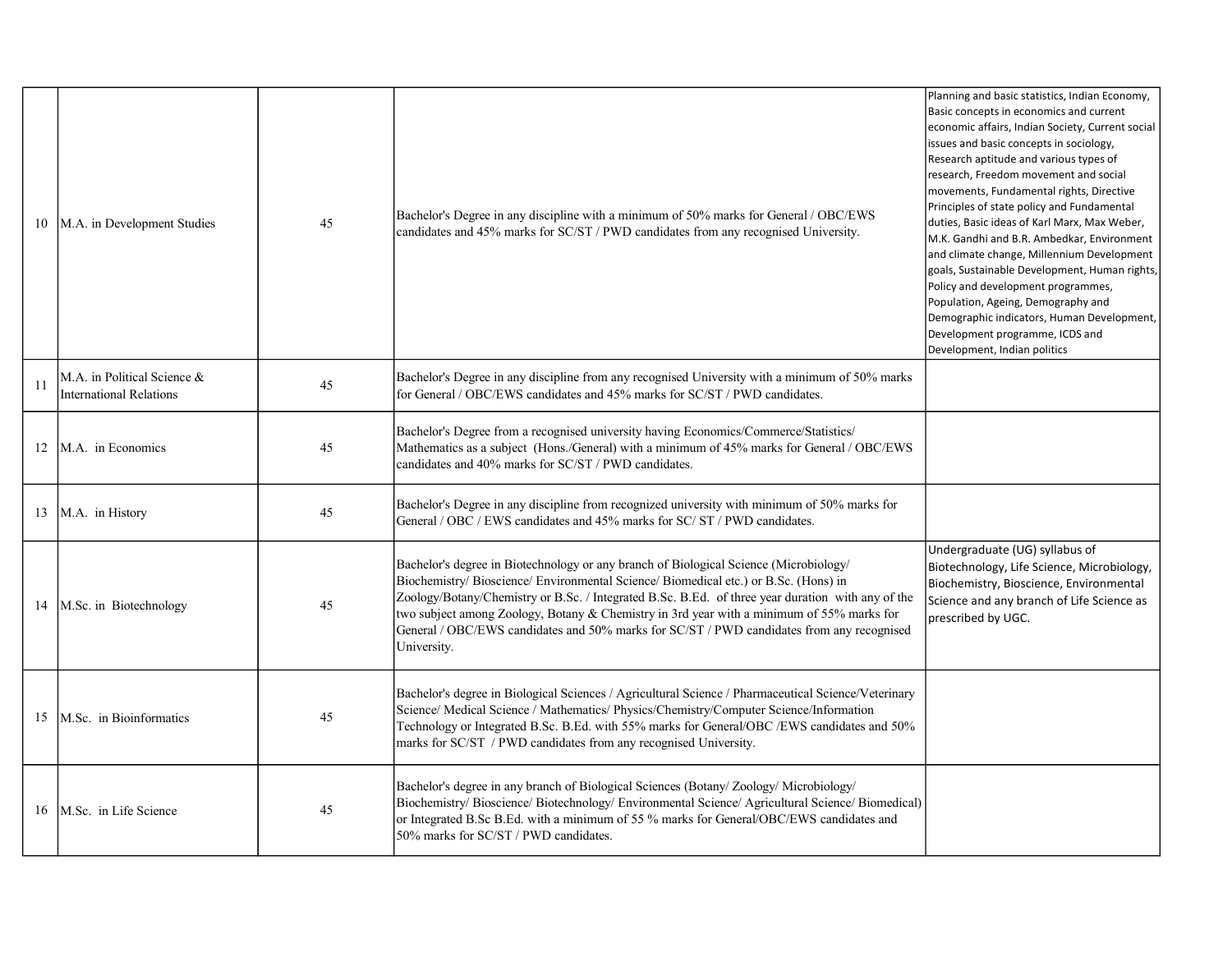| 17 | M.Sc. in Environmental Science | 45 | B.Sc. in any basic science subjects such as Zoology/ Botany/ Physics/ Chemistry/ Life Sciences/<br>Geology/ Agricultural Science/ Environmental Science/ Ecology/ Biological Science/ Natural<br>Resource Management/ Water Resource Management or Integrated B.Sc. B.Ed. with a minimum of<br>55 % marks for General/OBC/EWS candidates and 50% marks for SC/ST/PWD candidates from<br>any recognised University. |                                                                                                                                                                                                                                                                          |
|----|--------------------------------|----|--------------------------------------------------------------------------------------------------------------------------------------------------------------------------------------------------------------------------------------------------------------------------------------------------------------------------------------------------------------------------------------------------------------------|--------------------------------------------------------------------------------------------------------------------------------------------------------------------------------------------------------------------------------------------------------------------------|
| 18 | M.Sc. Geology                  | 45 | Bachelor's degree in Geology from any recognized University with a minimum of 55% marks for<br>General / OBC candidates and 50% marks for SC/ST/PWD candidates.                                                                                                                                                                                                                                                    |                                                                                                                                                                                                                                                                          |
| 19 | M.Sc. in Computer Science      | 45 | Bachelor's Degree from any recognised University in Science (CS/IT/Electronics with Mathematics)<br>BCA with a minimum of 55% marks for General /OBC /EWS candidates and 50% marks for<br>SC/ST / PWD candidates and having Mathematics as a subject at 10+2 level.                                                                                                                                                |                                                                                                                                                                                                                                                                          |
| 20 | M.Sc. / M.A. in Mathematics    | 45 | Bachelor's Degree from any recognised University in Mathematics/ Statistics but should have studied<br>Mathematics as a subject in all the 3 years with a minimum of 55% marks for General / OBC /EWS<br>candidates and 50% marks for SC/ST/PWD candidates.                                                                                                                                                        |                                                                                                                                                                                                                                                                          |
| 21 | M.Sc. in Statistics            | 45 | Bachelor's (New UGC) Hons. Degree from any recognised University with Statistics/Bachelor's<br>Degree with Statistics/ Mathematics /Computer Science but must have studied both Mathematics and<br>Statistics as subjects for at least 2 years /4 Semester with a minimum of 50 % marks for General /<br>OBC / EWS candidates and 45% marks for SC/ST / PWD candidates in the qualifying degree.                   |                                                                                                                                                                                                                                                                          |
| 22 | M.Sc. in Physics               | 45 | B.Sc. with Physics or Integrated B.Sc. B.Ed with a minimum of 55 % marks for General / OBC<br>/EWS candidates and 50% marks for SC/ST / PWD candidates from any recognised University.                                                                                                                                                                                                                             |                                                                                                                                                                                                                                                                          |
| 23 | M.Sc. in Chemistry             | 45 | B.Sc. degree or its equivalent with Chemistry as one of the main subject or Integrated B.Sc. B.Ed.<br>from a recognized University with minimum of 50% of marks or equivalent grade in aggregate or in<br>Honours for General /OBC/EWS and 45% or equivalent grade for SC/ST / PWD candidates                                                                                                                      |                                                                                                                                                                                                                                                                          |
| 24 | <b>LLM</b>                     | 38 | Passed with 50% marks in the final examination of Bacheclor's Degree in Law, approved by the Bar<br>Council of India, conducted by a University/ College duly recognized by the UGC.                                                                                                                                                                                                                               | Indian Constitution, Jurisprudence, Company<br>Law, Criminal Law, Tax Law, Law of Contract,<br>Law of Torts, Public International Law,<br>Interpretation of Statute, Labour Law, Law of<br>Evidence, Intellectual Prpoerty Law, Human<br>rights and Research Methdology. |
| 25 | M.Com.                         | 45 | Bachelor's in Commerce from any recognised University with a minimum of 50% marks for General<br>'OBC / EWS candidates and 45% marks for SC/ST / PWD candidates.                                                                                                                                                                                                                                                   |                                                                                                                                                                                                                                                                          |